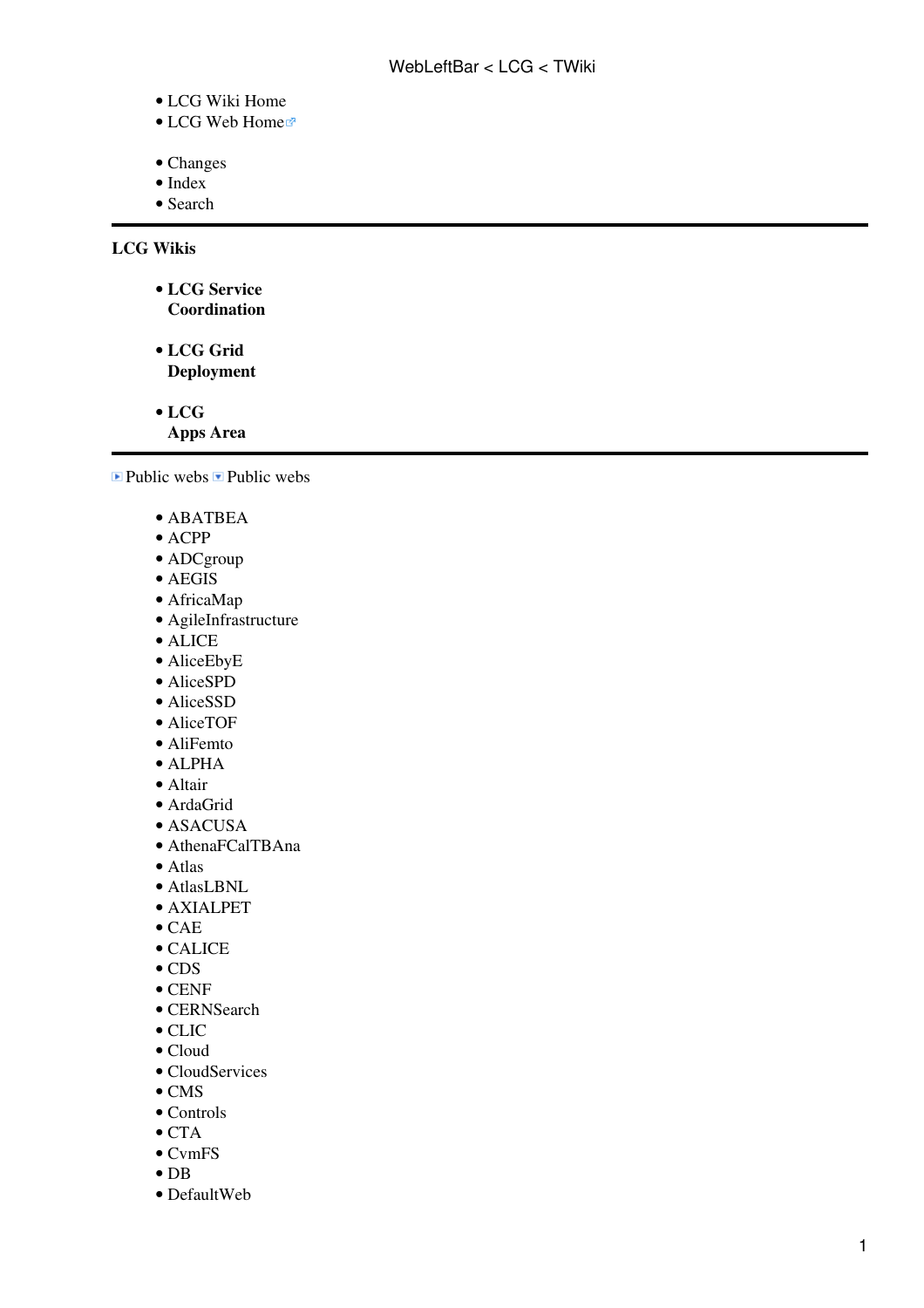- [DESgroup](https://twiki.cern.ch/twiki/bin/view/DESgroup/WebHome)
- [DPHEP](https://twiki.cern.ch/twiki/bin/view/DPHEP/WebHome)
- [DM-LHC](https://twiki.cern.ch/twiki/bin/view/DMLHC/WebHome)
- [DSSGroup](https://twiki.cern.ch/twiki/bin/view/DSSGroup/WebHome)
- [EGEE](https://twiki.cern.ch/twiki/bin/view/EGEE/WebHome)
- [EgeePtf](https://twiki.cern.ch/twiki/bin/view/EgeePtf/WebHome)
- [ELFms](https://twiki.cern.ch/twiki/bin/view/ELFms/WebHome)
- [EMI](https://twiki.cern.ch/twiki/bin/view/EMI/WebHome)
- [ETICS](https://twiki.cern.ch/twiki/bin/view/ETICS/WebHome)
- [FIOgroup](https://twiki.cern.ch/twiki/bin/view/FIOgroup/WebHome)
- [FlukaTeam](https://twiki.cern.ch/twiki/bin/view/FlukaTeam/WebHome)
- [Frontier](https://twiki.cern.ch/twiki/bin/view/Frontier/WebHome)
- [Gaudi](https://twiki.cern.ch/twiki/bin/view/Gaudi/WebHome)
- [GeneratorServices](https://twiki.cern.ch/twiki/bin/view/GeneratorServices/WebHome)
- [GuidesInfo](https://twiki.cern.ch/twiki/bin/view/GuidesInfo/WebHome)
- [HardwareLabs](https://twiki.cern.ch/twiki/bin/view/HardwareLabs/WebHome)
- [HCC](https://twiki.cern.ch/twiki/bin/view/HCC/WebHome)
- [HEPIX](https://twiki.cern.ch/twiki/bin/view/HEPIX/WebHome)
- [ILCBDSColl](https://twiki.cern.ch/twiki/bin/view/ILCBDSColl/WebHome)
- [ILCTPC](https://twiki.cern.ch/twiki/bin/view/ILCTPC/WebHome)
- [IMWG](https://twiki.cern.ch/twiki/bin/view/IMWG/WebHome)
- [Inspire](https://twiki.cern.ch/twiki/bin/view/Inspire/WebHome)
- $\bullet$  [IPv6](https://twiki.cern.ch/twiki/bin/view/IPv6/WebHome)
- [IT](https://twiki.cern.ch/twiki/bin/view/IT/WebHome)
- [ItCommTeam](https://twiki.cern.ch/twiki/bin/view/ItCommTeam/WebHome)
- [ITCoord](https://twiki.cern.ch/twiki/bin/view/ITCoord/WebHome)
- [ITdeptTechForum](https://twiki.cern.ch/twiki/bin/view/ITdeptTechForum/WebHome)
- [ITDRP](https://twiki.cern.ch/twiki/bin/view/ITDRP/WebHome)
- [ITGT](https://twiki.cern.ch/twiki/bin/view/ITGT/WebHome)
- [ITSDC](https://twiki.cern.ch/twiki/bin/view/ITSDC/WebHome)
- [LAr](https://twiki.cern.ch/twiki/bin/view/LAr/WebHome)
- [LCG](https://twiki.cern.ch/twiki/bin/view/LCG/WebHome)
- [LCGAAWorkbook](https://twiki.cern.ch/twiki/bin/view/LCGAAWorkbook/WebHome)
- [Leade](https://twiki.cern.ch/twiki/bin/view/Leade/WebHome)
- [LHCAccess](https://twiki.cern.ch/twiki/bin/view/LHCAccess/WebHome)
- [LHCAtHome](https://twiki.cern.ch/twiki/bin/view/LHCAtHome/WebHome)
- [LHCb](https://twiki.cern.ch/twiki/bin/view/LHCb/WebHome)
- [LHCgas](https://twiki.cern.ch/twiki/bin/view/LHCgas/WebHome)
- [LHCONE](https://twiki.cern.ch/twiki/bin/view/LHCONE/WebHome)
- [LHCOPN](https://twiki.cern.ch/twiki/bin/view/LHCOPN/WebHome)
- [LinuxSupport](https://twiki.cern.ch/twiki/bin/view/LinuxSupport/WebHome)
- [Main](https://twiki.cern.ch/twiki/bin/view/Main/WebHome)
- [Medipix](https://twiki.cern.ch/twiki/bin/view/Medipix/WebHome)
- [Messaging](https://twiki.cern.ch/twiki/bin/view/Messaging/WebHome)
- [MPGD](https://twiki.cern.ch/twiki/bin/view/MPGD/WebHome)
- [NA49](https://twiki.cern.ch/twiki/bin/view/NA49/WebHome)
- $\bullet$  [NA61](https://twiki.cern.ch/twiki/bin/view/NA61/WebHome)
- $\bullet$  [NA62](https://twiki.cern.ch/twiki/bin/view/NA62/WebHome)
- [NTOF](https://twiki.cern.ch/twiki/bin/view/NTOF/WebHome)
- [Openlab](https://twiki.cern.ch/twiki/bin/view/Openlab/WebHome)
- [PDBService](https://twiki.cern.ch/twiki/bin/view/PDBService/WebHome)
- [Persistency](https://twiki.cern.ch/twiki/bin/view/Persistency/WebHome)
- [PESgroup](https://twiki.cern.ch/twiki/bin/view/PESgroup/WebHome)
- [Plugins](https://twiki.cern.ch/twiki/bin/view/Plugins/WebHome)